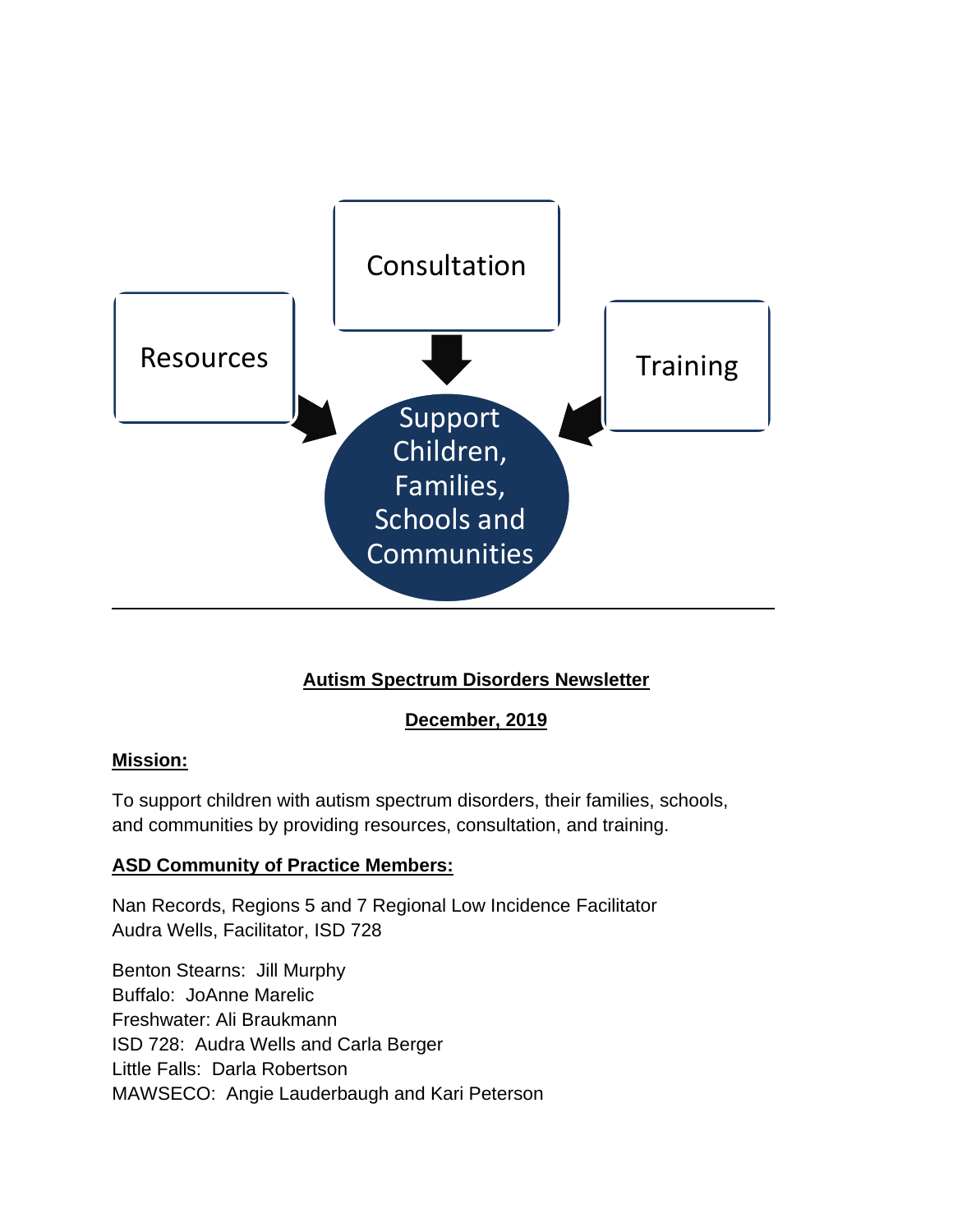Midstate:

Paul Bunyan: Catherine Hurd, Amy Peters Rum River: Roxanne Carlson, Rebecca Uphoff St. Cloud: Holli Boelz, Ann Theisen SCRED: Raycheal Zamora Sherburne/Northern Wright: Lisa Sorensen West Central: Jodie Tharp

# **Calendar of Events:**

## **Upcoming Conferences:**

- Ross Green- [January 21, 2020](https://www.macmh.org/event-page/special-full-day-training-event/) Burnsville
- [Leah Kuypers -AEP connections January 29, 2020](https://aepconnections.com/product/minneapolis-mn-2/) Minneapolis ○ Information on Zones of Regulation
- [Susan Stokes- AEP connections January 30, 2020](https://aepconnections.com/product/minneapolis-mn-2/) Minneapolis
	- Information on using technology as evidenced-based practice

**Resources:** (please copy website addresses into browser)

#### **Technology:**

● Tips for Using Assistive Technology Devices [article](https://www.autismspeaks.org/tips-using-assistive-technology-devices) ○ <https://www.autismspeaks.org/tips-using-assistive-technology-devices>

**Books/Articles/Training:** (please copy website addresses into browser)

- **Structured Teaching Blog Posts / articles**
	- 9 Ways Structured Teaching Systems Help You and Your Students [article](https://www.autismclassroomresources.com/benefits-structured-work/)
		- [https://www.autismclassroomresources.com/benefits-structured](https://www.autismclassroomresources.com/benefits-structured-work/)[work/](https://www.autismclassroomresources.com/benefits-structured-work/)
	- What Can Independent Work Systems do for Your Special Education Classroom [article](https://www.autismclassroomresources.com/why-structured-work-system/)
		- [https://www.autismclassroomresources.com/why-structured-work](https://www.autismclassroomresources.com/why-structured-work-system/)[system/](https://www.autismclassroomresources.com/why-structured-work-system/)